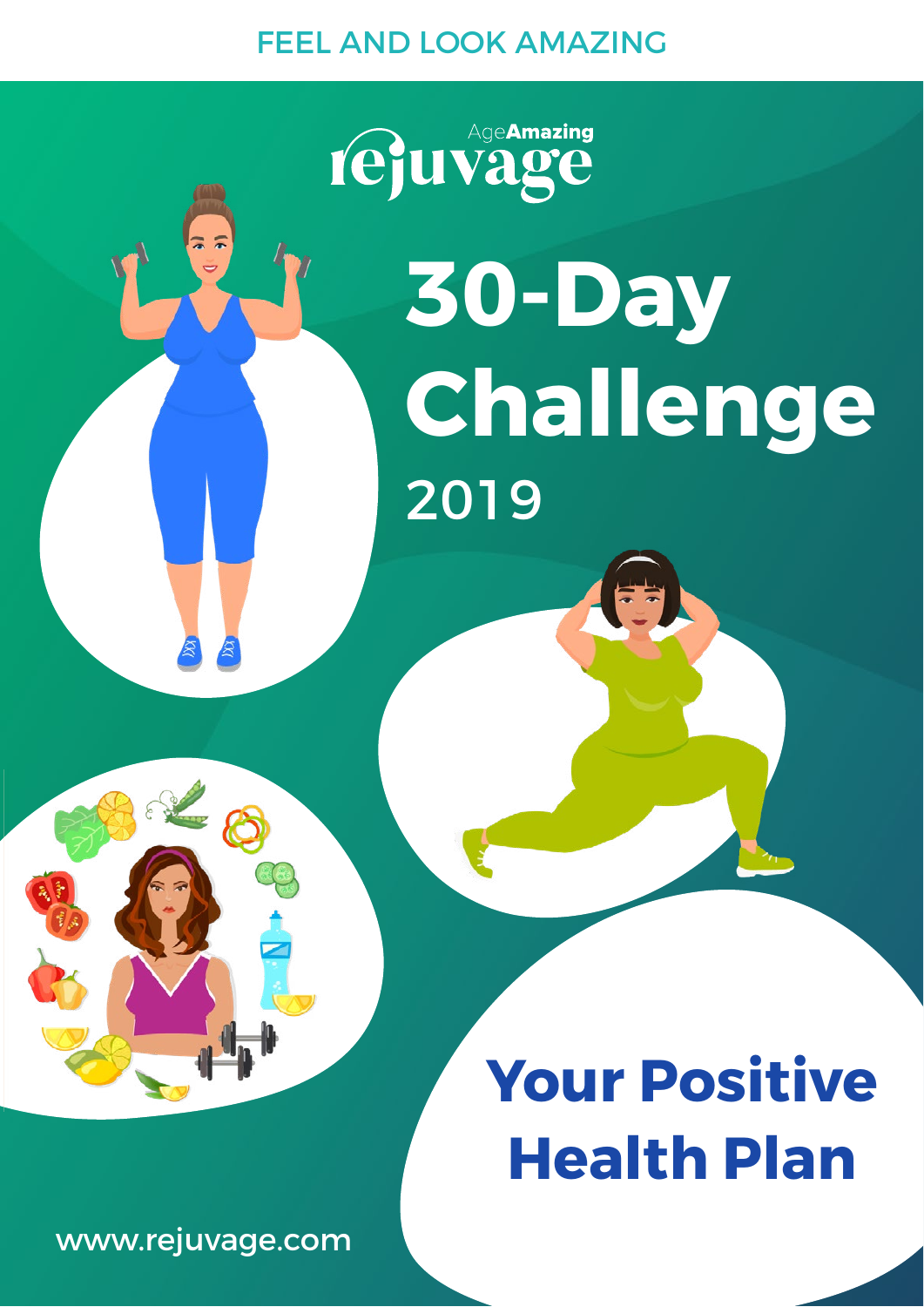## Age Amazing 30-Day Challenge

#### **Your action plan to feeling and looking great**

Welcome to your guide to feeling and looking great. With just a few simple life changes, you can boost energy and even reverse the ageing process from the inside out.

Rejuvage believe there are a few simple truths to living well. Our plan is based on our philosophy that a personalised health plan filled with some proven best practices will enhance how you look and feel.

Feeling good starts from the inside. Medical research has shown a clear correlation between what you eat and drink and your overall health. Combine healthy eating with the right skincare, exercise, lifestyle and treatments and you will feel truly age amazing.

We all have our own ageing experiences and challenges, but that doesn't mean we can't all age amazing as well.

The target of our 30-day plan is to enhance your health happiness. We hope you love it so much it becomes a way of life.

**We want to empower you with some new ideas, so you can truly feel the best you.**



Get Involved Online



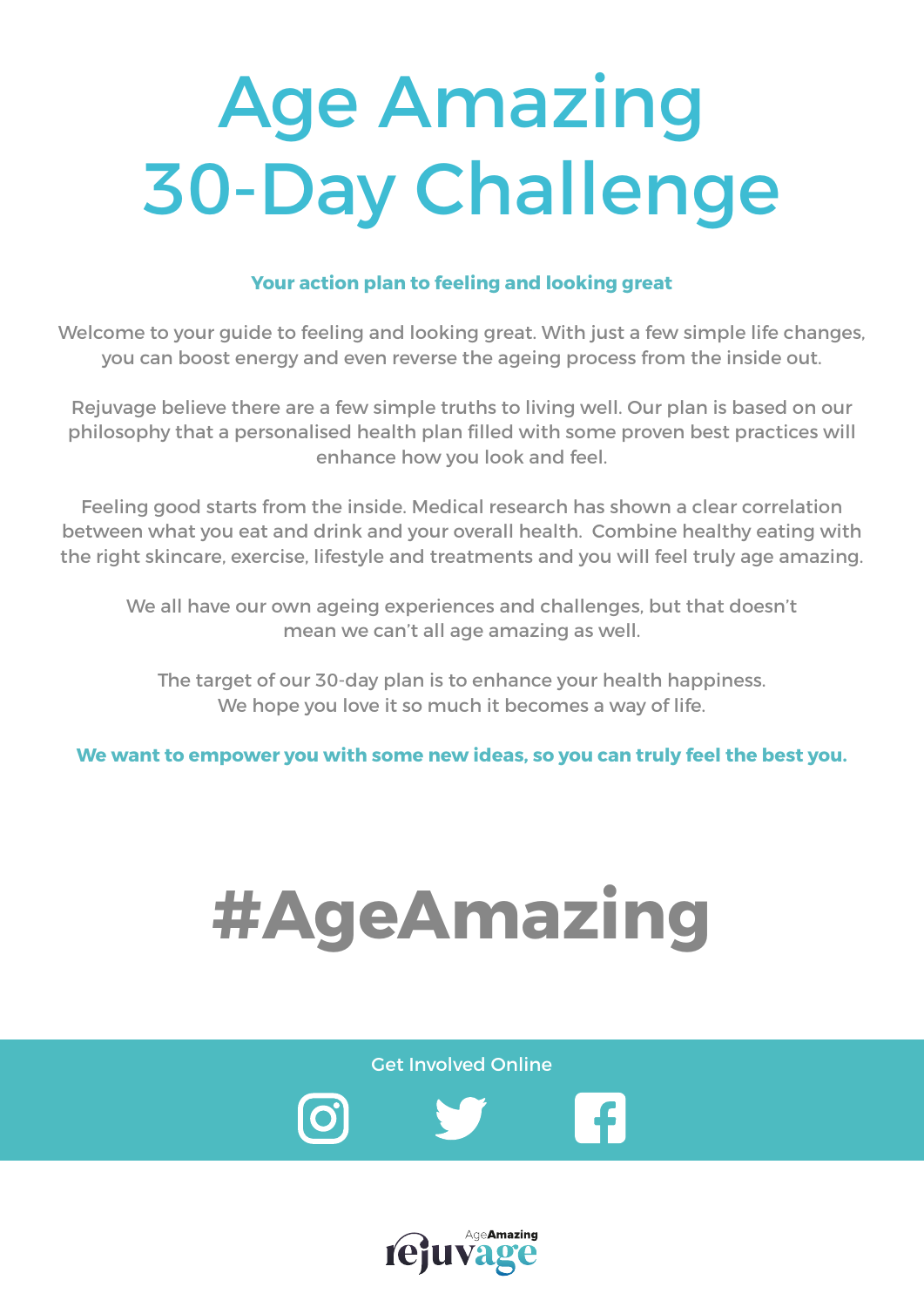### Positive Health Plan



## **A NEW ROUTINE TO GIVE YOU A BOOST**

Our 30-day plan is here to help you feel and look healthier as you age. Try out our tips and plan for the summer.

When you've completed the 30 days and you're feeling the benefits, you can adapt the plan to meet more of your challenges and goals, over next 12 weeks and rest of the year!

Set your goals and decide what you want to focus on using the challenges and goals on the next page.

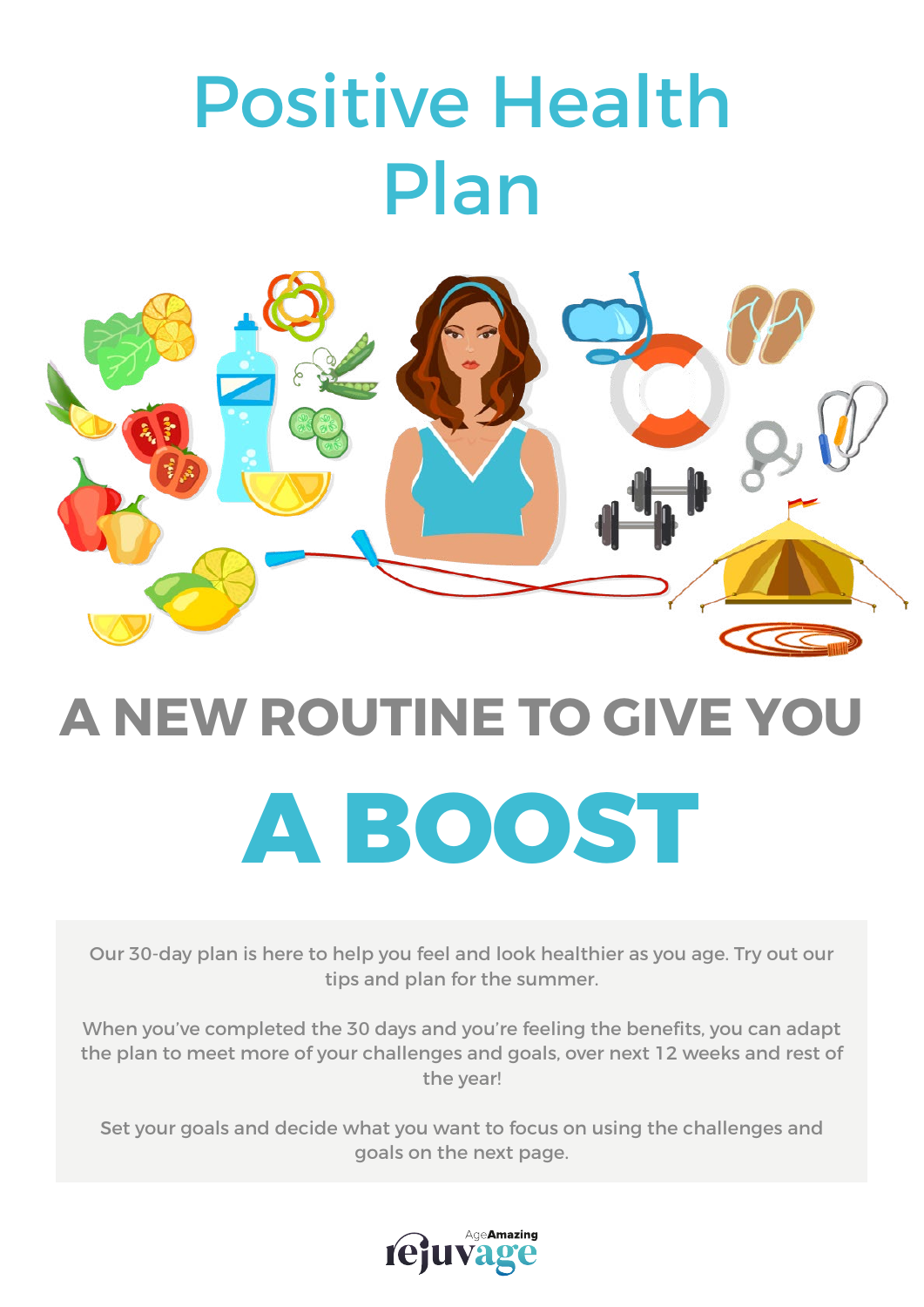### 30-Day Challenge Challenges & Goals

#### **Where do you start? Think small changes create great results.**

We all know that ageing affects each of us, so we asked a range of experts for some remedies and recommendations to ageing well.

Are you aware of the affects of your lifestyle? Have you started to feel less confident or have low energy? What's your current diet like? Do you regularly exercise, or stay active? To help you get in the right mindset, a good starting point is to set yourself some clear goals, then follow our 30-day plan to kick-start positive energy.

With this plan we will help you identify your challenges and how you can reach your goals- with diet advice and a meal plan, exercise suggestions and tips, and the best ways to help you age well inside and out.

#### **What are your goals?**

- To have a new skincare/eating/fitness routine
- To boost your energy levels
- To feel less stressed and in control
- To manage weight
- Increse your muscle mass
- $\cdot$  To have healthy, shiny hair
- To have a lifestyle routine that fits your age
- Balance your hormones and moods
- To start healthy eating
- To reduce the appearance of wrinkles and boost skin
- To feel healthier inside and out

#### **What are your challenges?**

- Do you have noticeably ageing skin?
- Do you eat the right foods to rejuvenate and energise your body?
- Are you unable to shift stubborn weight?
- Are you spending money on products that don't seem to work?
- Do your muscles ache?
- Are you exercising regularly?
- Are you neglecting your skin?
- Is your daily routine difficult to keep up with, do you have a routine?
- Are you over-stressed or struggling to get a full night's rest?

**Set your goals and decide which areas you want to focus on with the checklist on the next page.**

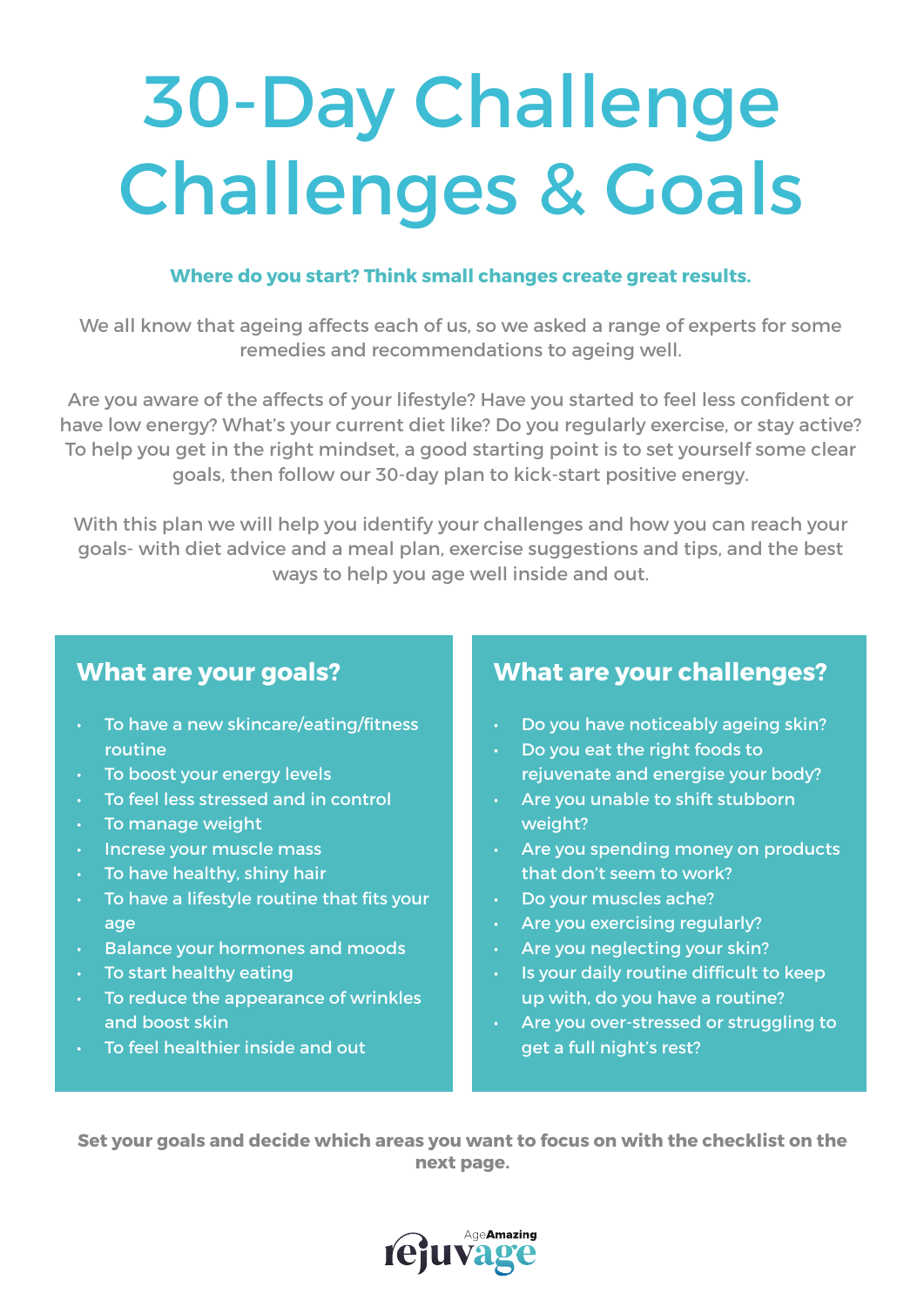#### **Use these checklists to decide which plans you want to try.**

Is your priority to boost your energy? Or to feel more confident? Decide what you want to change about your skincare routine or add to improve you health, with our DIY checklists.

|  | <b>Diet</b>                                       | <b>Tick</b><br>/Cross |
|--|---------------------------------------------------|-----------------------|
|  | <b>Stay hydrated</b>                              |                       |
|  | Eat fresh fruit and vegetables                    |                       |
|  | Eat lean proteins                                 |                       |
|  | Eat whole grains                                  |                       |
|  | Keep up metabolism with<br>small meals and snacks |                       |
|  | Skip a meal                                       |                       |
|  | Over eat refined/processed foods                  |                       |
|  | Eat pre-packaged foods                            |                       |
|  | Fry your food                                     |                       |
|  | Drink too much alcohol                            |                       |

|              | <b>Exercise</b>                                    | <b>Tick</b><br>/Cross |
|--------------|----------------------------------------------------|-----------------------|
|              | 20 minutes of daily activity<br>(Minimum)          |                       |
|              | Move more, take more steps and<br>stairs           |                       |
|              | Incorporate stretching & toning                    |                       |
|              | Push yourself gradually                            |                       |
|              | Incorporate cardio & strength into<br>your routine |                       |
|              | Switch your workout regularly                      |                       |
|              | Track your progress to stay<br>motivated           |                       |
|              | Be inactive                                        |                       |
| <b>DON'T</b> | Forget to stretch your muscles                     |                       |
|              | Forget to eat to keep up energy<br>levels          |                       |
|              | Do the same activity every day                     |                       |
|              | Do too much too fast                               |                       |

|               | Face                                             | <b>Tick</b><br>/Cross |
|---------------|--------------------------------------------------|-----------------------|
|               | Take off your make up before bed                 |                       |
|               | Cleanse your face (day & night)                  |                       |
|               | Use suncream daily                               |                       |
|               | Moisturise your face and neck (day<br>& night)   |                       |
|               | Try products that target your<br>problem areas   |                       |
|               | Start a skincare routine                         |                       |
|               | Over exfoliate                                   |                       |
|               | Apply too many products to your<br>face          |                       |
| <b>T</b> `NOC | Wash your face with hot water<br>(use lukewarm!) |                       |
|               | Use make up wipes                                |                       |
|               | Pull at the skin around your eyes                |                       |
|               | Smoke                                            |                       |

|             | <b>Body</b>                                                    | <b>Tick</b><br>/Cross |
|-------------|----------------------------------------------------------------|-----------------------|
|             | Reduce intake of foods that bloat.<br>i.e. dairy & fatty foods |                       |
|             | Use bath soaks for aching muscles                              |                       |
| ነ $\subset$ | Try body brushing at lease once a<br>week                      |                       |
|             | Take supplements for digestion,<br>bones & muscles             |                       |
|             | Use suncream when exposed to<br>sun                            |                       |
|             | Try yoga to keep up your body's<br>flexibility                 |                       |
| <b>ON'</b>  | Forget to moisturise                                           |                       |
|             | Neglect dry areas <i>i.e.</i> Feet, elbows<br>& knees          |                       |
|             | Sit for extended periods of time                               |                       |
|             | Wear uncomfortable or poor fit-<br>ting shoes                  |                       |
|             | Forget to stretch                                              |                       |
|             | Over exercise                                                  |                       |

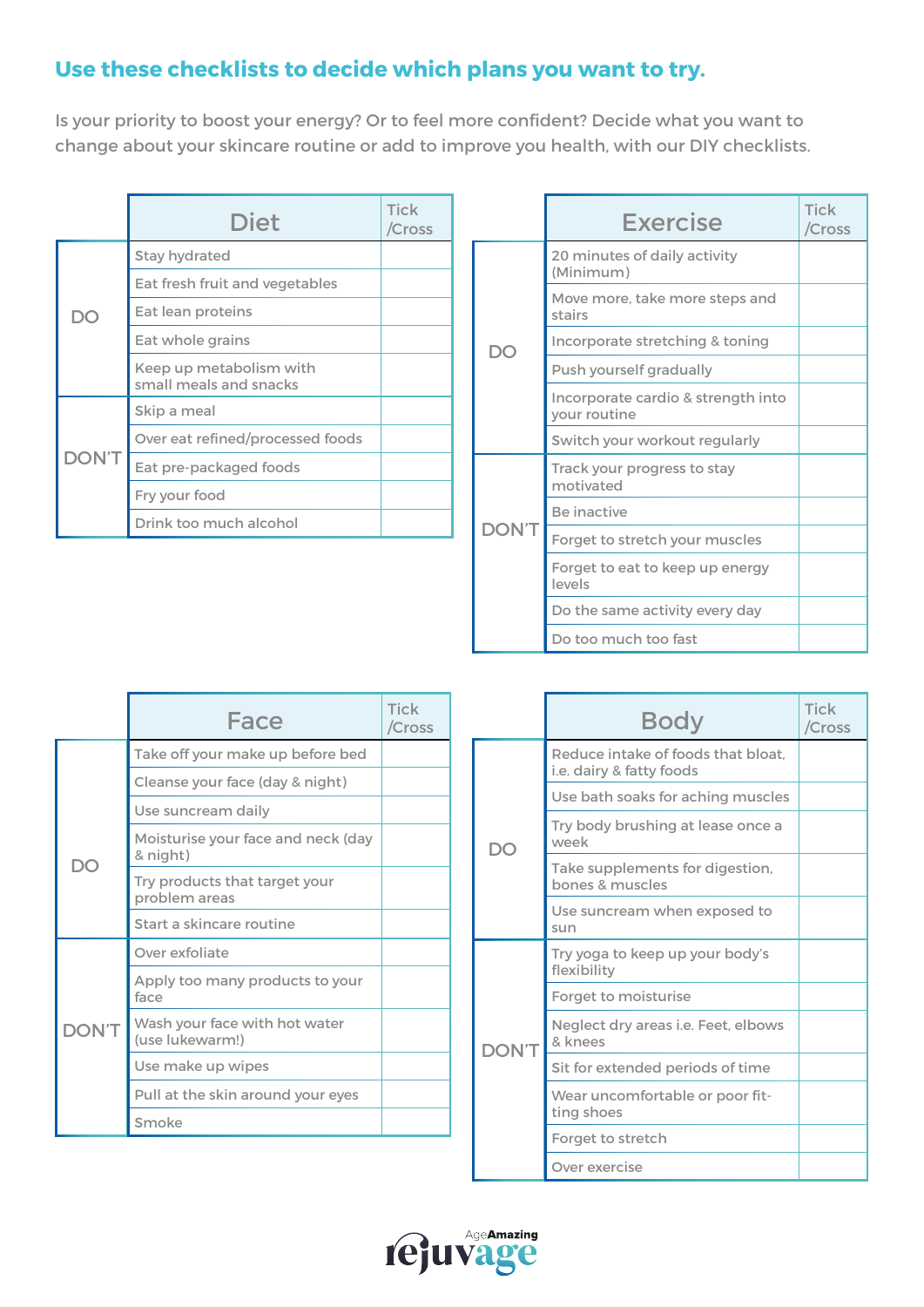#### **Use this checklist to decide which plans you want to try.**

Is your priority to get fit? Or change your diet? Decide what you want to change about your skincare routine or add to improve you health, with our DIY checklists.

|             | Mind                                               | <b>Tick</b><br>/Cross |
|-------------|----------------------------------------------------|-----------------------|
|             | Use a daily planner to time<br>manage              |                       |
|             | Use brain training apps & try<br>crosswords/suduko |                       |
| ገ $\subset$ | Take supplements to enhance<br>your brain power    |                       |
|             | Make time for hobbies & exercise                   |                       |
|             | Get a full nights sleep (7-8 hours)                |                       |
|             | Try adult coluring books to relieve<br>stress      |                       |
|             | Try meditation or yoga to relax<br>your mind       |                       |
|             | Under/over sleep                                   |                       |
| DON'T       | Stress yourself out                                |                       |
|             | Isolate yourself socially                          |                       |
|             | Over indulge on saturated fat and<br>sugar         |                       |

|              | <b>Hormones</b>                                                                                        | <b>Tick</b><br>/Cross |
|--------------|--------------------------------------------------------------------------------------------------------|-----------------------|
|              | Consider your options HRT/natural                                                                      |                       |
|              | Increase your Vitamin E intake                                                                         |                       |
|              | Increase your Omega 3 intake                                                                           |                       |
|              | Add leafy greens and lean meats<br>for Vitamin B                                                       |                       |
|              | Do seek early advice and hormone<br>test                                                               |                       |
|              | Ignore your Blood Pressure! Check<br>& see your GP                                                     |                       |
| <b>DON'T</b> | Ignore your body. Ask about<br>Osteoporosis, Colonoscopy,<br>Mamograms when going through<br>Menopause |                       |
|              | Self diagnoise, discuss and get<br>expert advice                                                       |                       |

|              | <b>Sleep</b>                                                                                   | <b>Tick</b><br>/Cross |
|--------------|------------------------------------------------------------------------------------------------|-----------------------|
|              | Start a sleep routine! Go to bed at<br>the same time every night                               |                       |
|              | Wear warmer pyjamas or use a<br>thinner duvet to keep yourself at a<br>comfortable temperature |                       |
|              | Relax with meditation                                                                          |                       |
|              | Stop drinking caffeine 4 hours<br>before bed                                                   |                       |
|              | Keep active                                                                                    |                       |
|              | Eat a large meal before bed                                                                    |                       |
| <b>DON'T</b> | Nap for longer than 15 minutes                                                                 |                       |
|              | Use your devices before you go to<br>sleep                                                     |                       |
|              | Smoke, It's a stimulant that can<br>keep you up!                                               |                       |
|              | Drink alcohol before bed                                                                       |                       |
|              | Sleep with a light on                                                                          |                       |

|              | Lifestyle                               | <b>Tick</b><br>/Cross |
|--------------|-----------------------------------------|-----------------------|
|              | Keep your home clean and inspir-<br>ing |                       |
|              | See your GP & Dentist regularly         |                       |
|              | Join in with social activity            |                       |
|              | Spend time with friends and<br>family   |                       |
|              | Give yourself daily goals               |                       |
| <b>DON'T</b> | Take time to look after yourself        |                       |
|              | Isolate yourself                        |                       |
|              | Hoard. Try to regularly de-clutter!     |                       |
|              | Spend all your time on social<br>media  |                       |
|              | Do anything you hate                    |                       |

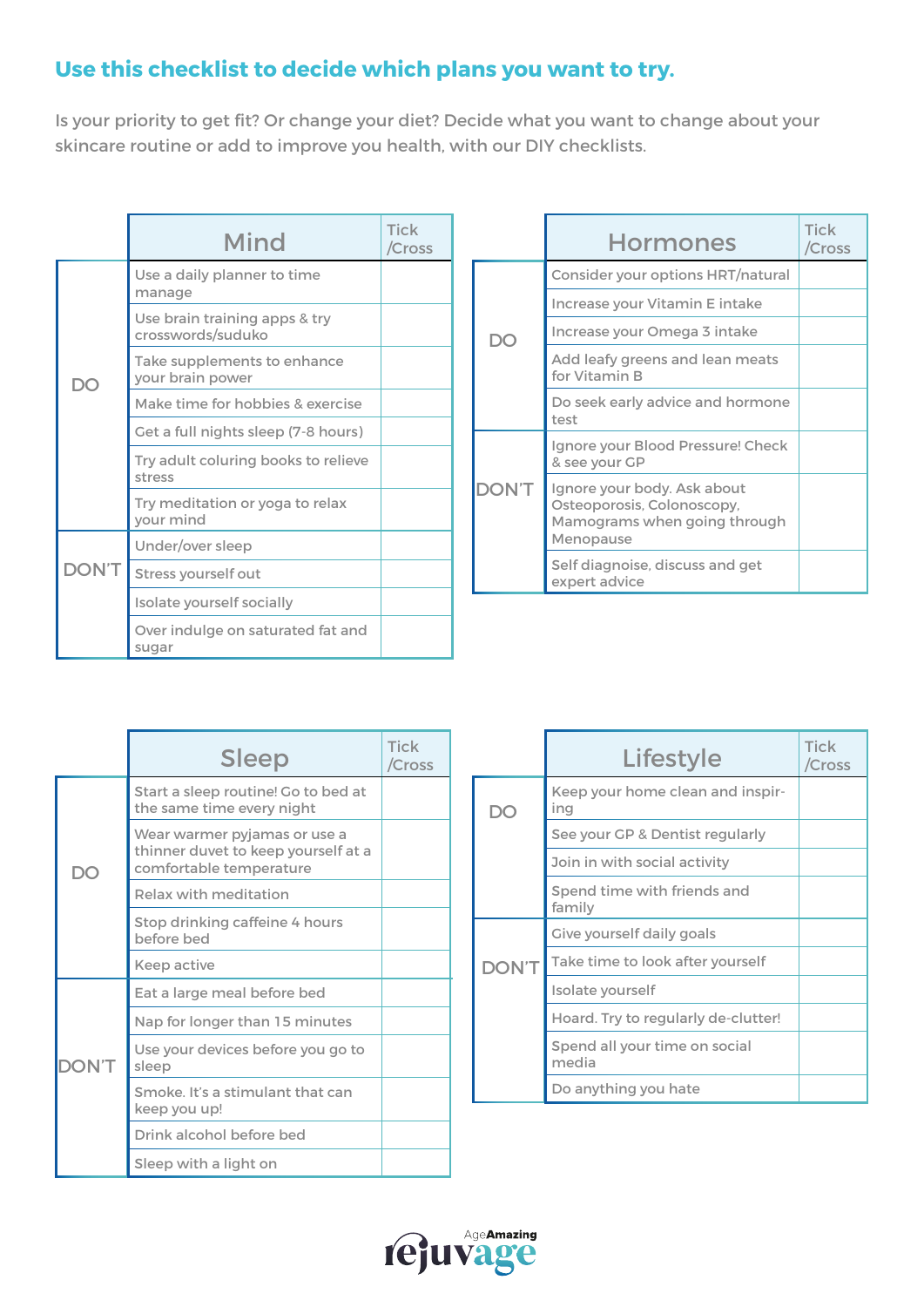|                                                                                         | Day 1 | Day 2 | Day 3 | Day 4 | Day 5 | Day 6 | Day 7 |
|-----------------------------------------------------------------------------------------|-------|-------|-------|-------|-------|-------|-------|
| <b>Hydrate well</b>                                                                     |       |       |       |       |       |       |       |
| Water/lemon on rising                                                                   |       |       |       |       |       |       |       |
| 8 glasses of water a day                                                                |       |       |       |       |       |       |       |
| <b>Healthy eating</b><br>Enjoy fruit, vegetables,<br>protein and carbs in<br>moderation |       |       |       |       |       |       |       |
| Morning                                                                                 |       |       |       |       |       |       |       |
| Mid morning snack                                                                       |       |       |       |       |       |       |       |
| Lunch                                                                                   |       |       |       |       |       |       |       |
| Afternoon                                                                               |       |       |       |       |       |       |       |
| Early evening                                                                           |       |       |       |       |       |       |       |
| <b>Regular exercise</b>                                                                 |       |       |       |       |       |       |       |
| Walking steps 5-10k daily                                                               |       |       |       |       |       |       |       |
| Yoga stretch<br>2-3 times a week                                                        |       |       |       |       |       |       |       |
| Strength 1-2 times a week                                                               |       |       |       |       |       |       |       |
| <b>High intensity aerobic</b><br>2-3 times a week                                       |       |       |       |       |       |       |       |
| <b>Socialise</b>                                                                        |       |       |       |       |       |       |       |
| Talk to friends daily                                                                   |       |       |       |       |       |       |       |
| <b>Active mind</b>                                                                      |       |       |       |       |       |       |       |
| Work/Hobby                                                                              |       |       |       |       |       |       |       |
| Read                                                                                    |       |       |       |       |       |       |       |
| Positive thinking                                                                       |       |       |       |       |       |       |       |
| <b>Sleep</b>                                                                            |       |       |       |       |       |       |       |
| Regular times to go<br>to bed/wake up                                                   |       |       |       |       |       |       |       |
| Relaxing bedtime<br>routine/bedroom                                                     |       |       |       |       |       |       |       |
| Comfortable bedroom                                                                     |       |       |       |       |       |       |       |
| Digital detox                                                                           |       |       |       |       |       |       |       |

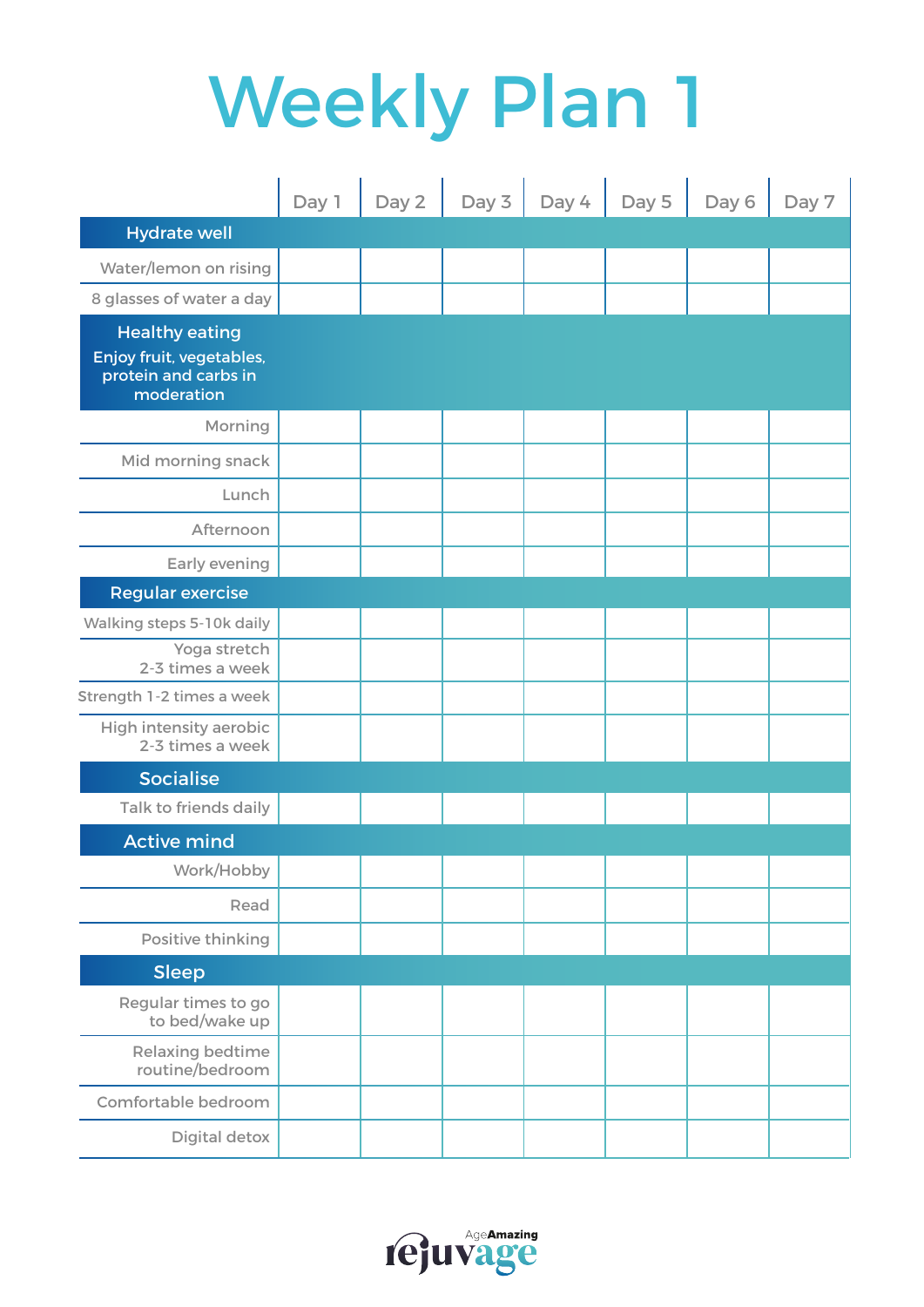|                                                                                         | Day 1 | Day 2 | Day 3 | Day 4 | Day 5 | Day 6 | Day 7 |
|-----------------------------------------------------------------------------------------|-------|-------|-------|-------|-------|-------|-------|
| <b>Hydrate well</b>                                                                     |       |       |       |       |       |       |       |
| Water/lemon on rising                                                                   |       |       |       |       |       |       |       |
| 8 glasses of water a day                                                                |       |       |       |       |       |       |       |
| <b>Healthy eating</b><br>Enjoy fruit, vegetables,<br>protein and carbs in<br>moderation |       |       |       |       |       |       |       |
| Morning                                                                                 |       |       |       |       |       |       |       |
| Mid morning snack                                                                       |       |       |       |       |       |       |       |
| Lunch                                                                                   |       |       |       |       |       |       |       |
| Afternoon                                                                               |       |       |       |       |       |       |       |
| Early evening                                                                           |       |       |       |       |       |       |       |
| <b>Regular exercise</b>                                                                 |       |       |       |       |       |       |       |
| Walking steps 5-10k daily                                                               |       |       |       |       |       |       |       |
| Yoga stretch<br>2-3 times a week                                                        |       |       |       |       |       |       |       |
| Strength 1-2 times a week                                                               |       |       |       |       |       |       |       |
| <b>High intensity aerobic</b><br>2-3 times a week                                       |       |       |       |       |       |       |       |
| <b>Socialise</b>                                                                        |       |       |       |       |       |       |       |
| Talk to friends daily                                                                   |       |       |       |       |       |       |       |
| <b>Active mind</b>                                                                      |       |       |       |       |       |       |       |
| Work/Hobby                                                                              |       |       |       |       |       |       |       |
| Read                                                                                    |       |       |       |       |       |       |       |
| Positive thinking                                                                       |       |       |       |       |       |       |       |
| <b>Sleep</b>                                                                            |       |       |       |       |       |       |       |
| Regular times to go<br>to bed/wake up                                                   |       |       |       |       |       |       |       |
| Relaxing bedtime<br>routine/bedroom                                                     |       |       |       |       |       |       |       |
| Comfortable bedroom                                                                     |       |       |       |       |       |       |       |
| Digital detox                                                                           |       |       |       |       |       |       |       |

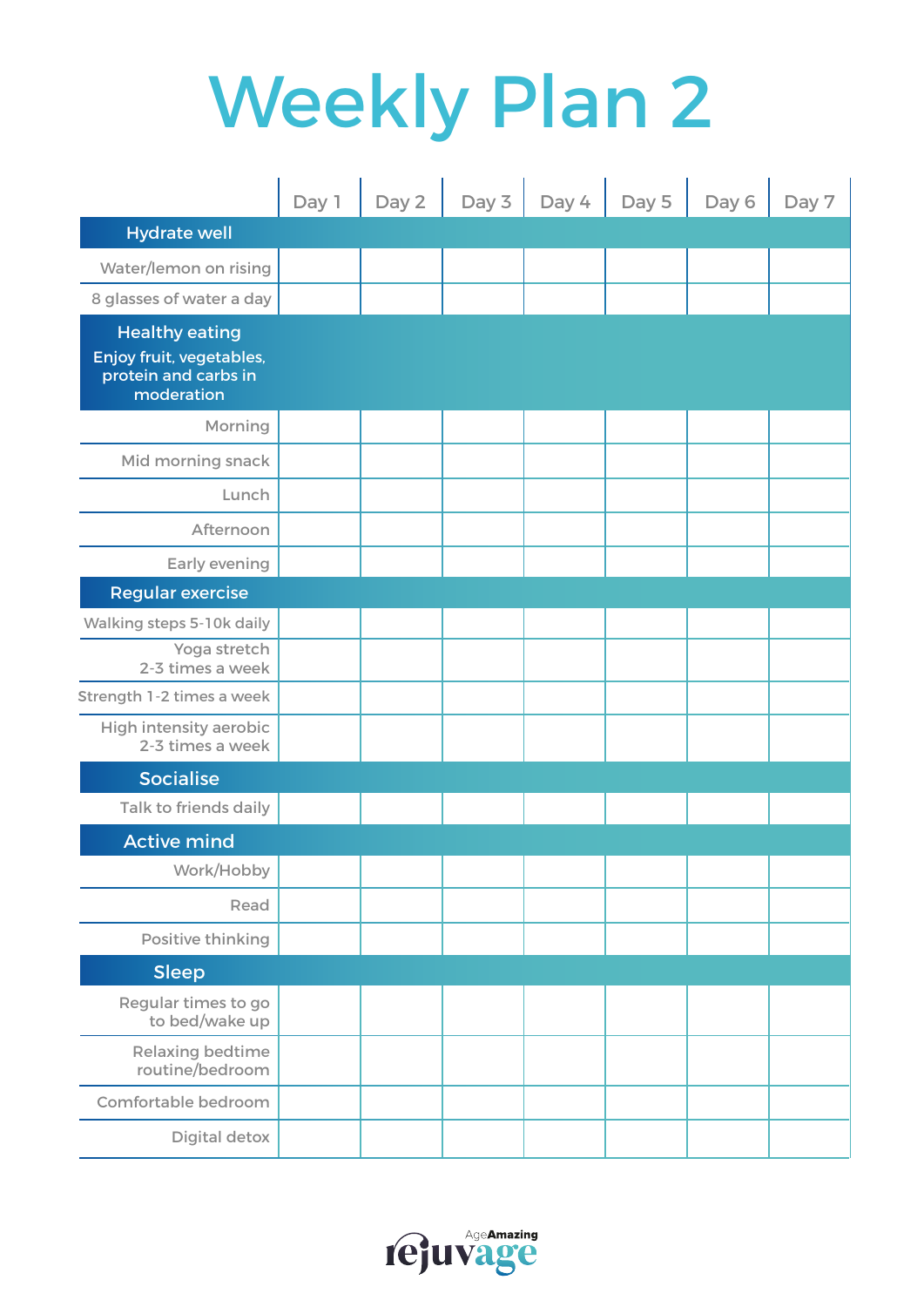|                                                                                         | Day 1 | Day 2 | Day 3 | Day 4 | Day 5 | Day 6 | Day 7 |
|-----------------------------------------------------------------------------------------|-------|-------|-------|-------|-------|-------|-------|
| <b>Hydrate well</b>                                                                     |       |       |       |       |       |       |       |
| Water/lemon on rising                                                                   |       |       |       |       |       |       |       |
| 8 glasses of water a day                                                                |       |       |       |       |       |       |       |
| <b>Healthy eating</b><br>Enjoy fruit, vegetables,<br>protein and carbs in<br>moderation |       |       |       |       |       |       |       |
| Morning                                                                                 |       |       |       |       |       |       |       |
| Mid morning snack                                                                       |       |       |       |       |       |       |       |
| Lunch                                                                                   |       |       |       |       |       |       |       |
| Afternoon                                                                               |       |       |       |       |       |       |       |
| Early evening                                                                           |       |       |       |       |       |       |       |
| <b>Regular exercise</b>                                                                 |       |       |       |       |       |       |       |
| Walking steps 5-10k daily                                                               |       |       |       |       |       |       |       |
| Yoga stretch<br>2-3 times a week                                                        |       |       |       |       |       |       |       |
| Strength 1-2 times a week                                                               |       |       |       |       |       |       |       |
| High intensity aerobic<br>2-3 times a week                                              |       |       |       |       |       |       |       |
| <b>Socialise</b>                                                                        |       |       |       |       |       |       |       |
| Talk to friends daily                                                                   |       |       |       |       |       |       |       |
| <b>Active mind</b>                                                                      |       |       |       |       |       |       |       |
| Work/Hobby                                                                              |       |       |       |       |       |       |       |
| Read                                                                                    |       |       |       |       |       |       |       |
| Positive thinking                                                                       |       |       |       |       |       |       |       |
| <b>Sleep</b>                                                                            |       |       |       |       |       |       |       |
| Regular times to go<br>to bed/wake up                                                   |       |       |       |       |       |       |       |
| Relaxing bedtime<br>routine/bedroom                                                     |       |       |       |       |       |       |       |
| Comfortable bedroom                                                                     |       |       |       |       |       |       |       |
| Digital detox                                                                           |       |       |       |       |       |       |       |

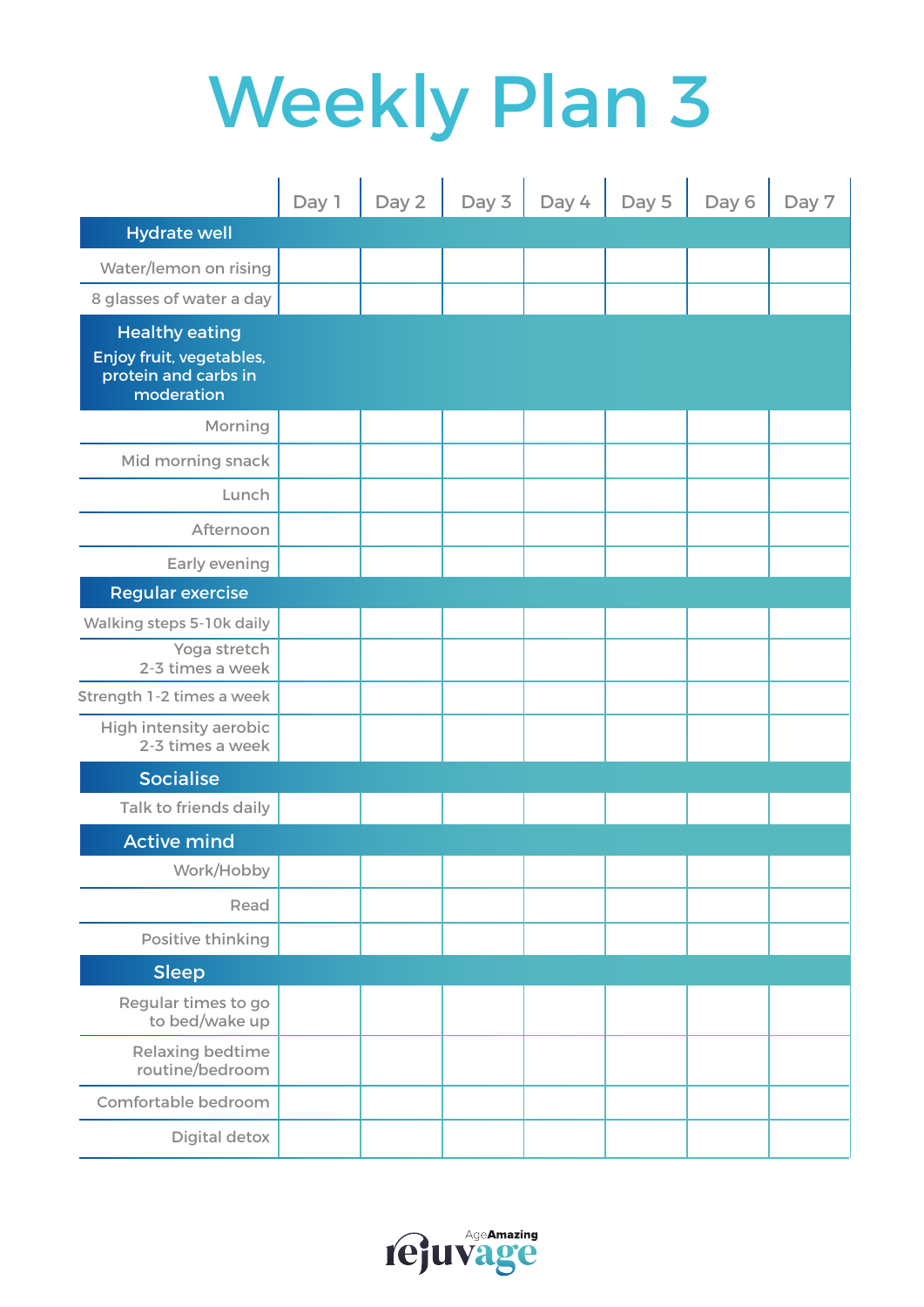|                                                                                         | Day 1 | Day 2 | Day 3 | Day 4 | Day 5 | Day 6 | Day 7 |
|-----------------------------------------------------------------------------------------|-------|-------|-------|-------|-------|-------|-------|
| <b>Hydrate well</b>                                                                     |       |       |       |       |       |       |       |
| Water/lemon on rising                                                                   |       |       |       |       |       |       |       |
| 8 glasses of water a day                                                                |       |       |       |       |       |       |       |
| <b>Healthy eating</b><br>Enjoy fruit, vegetables,<br>protein and carbs in<br>moderation |       |       |       |       |       |       |       |
| Morning                                                                                 |       |       |       |       |       |       |       |
| Mid morning snack                                                                       |       |       |       |       |       |       |       |
| Lunch                                                                                   |       |       |       |       |       |       |       |
| Afternoon                                                                               |       |       |       |       |       |       |       |
| Early evening                                                                           |       |       |       |       |       |       |       |
| <b>Regular exercise</b>                                                                 |       |       |       |       |       |       |       |
| Walking steps 5-10k daily                                                               |       |       |       |       |       |       |       |
| Yoga stretch<br>2-3 times a week                                                        |       |       |       |       |       |       |       |
| Strength 1-2 times a week                                                               |       |       |       |       |       |       |       |
| High intensity aerobic<br>2-3 times a week                                              |       |       |       |       |       |       |       |
| <b>Socialise</b>                                                                        |       |       |       |       |       |       |       |
| Talk to friends daily                                                                   |       |       |       |       |       |       |       |
| <b>Active mind</b>                                                                      |       |       |       |       |       |       |       |
| Work/Hobby                                                                              |       |       |       |       |       |       |       |
| Read                                                                                    |       |       |       |       |       |       |       |
| Positive thinking                                                                       |       |       |       |       |       |       |       |
| <b>Sleep</b>                                                                            |       |       |       |       |       |       |       |
| Regular times to go<br>to bed/wake up                                                   |       |       |       |       |       |       |       |
| <b>Relaxing bedtime</b><br>routine/bedroom                                              |       |       |       |       |       |       |       |
| Comfortable bedroom                                                                     |       |       |       |       |       |       |       |
| Digital detox                                                                           |       |       |       |       |       |       |       |

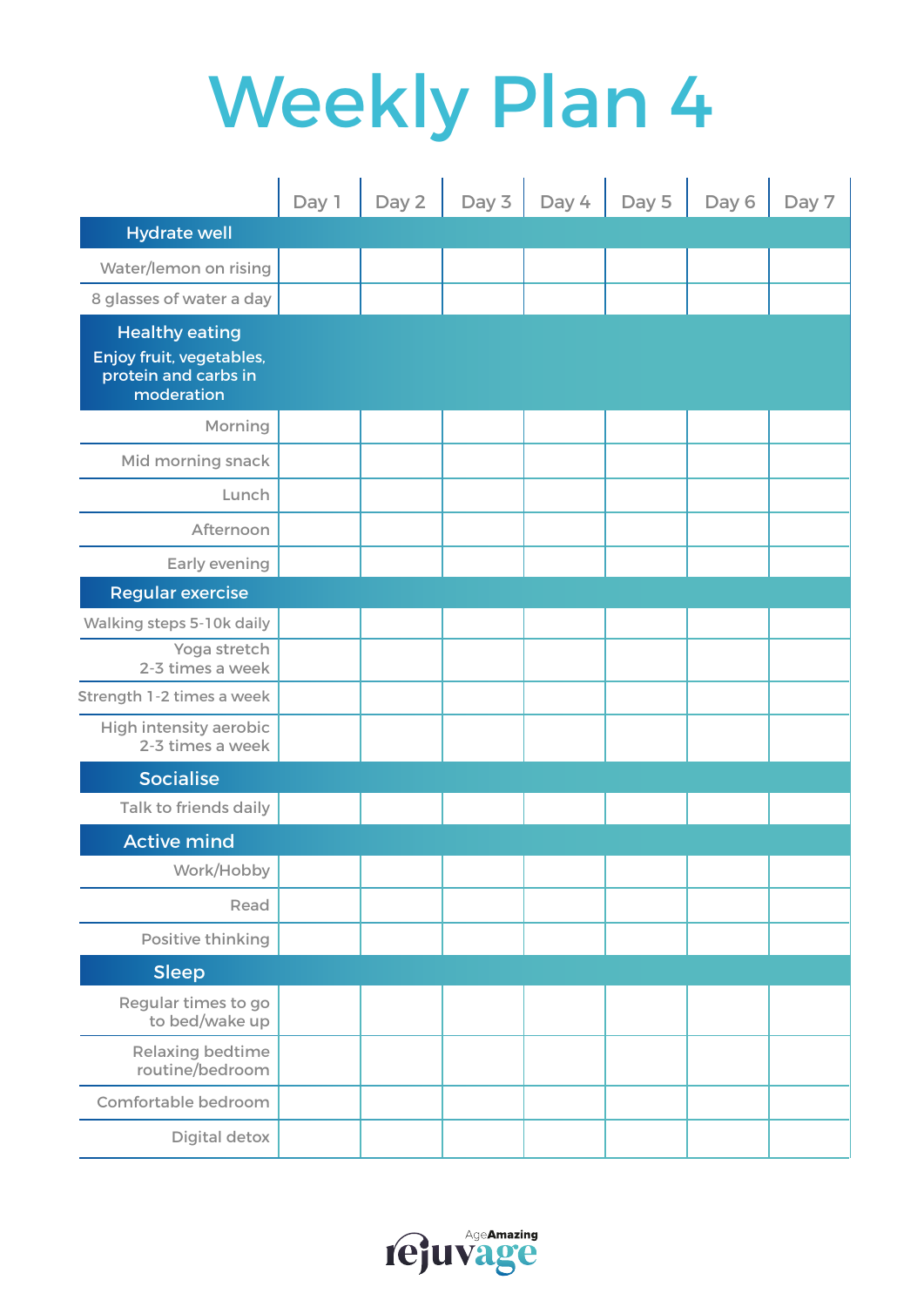### Next Steps

**Once you have a plan for what you want to achieve in place, take a look at our other guides for help with healthy eating and exercising.**



#### **Exercise Guide**

Exercising can sometimes seem overwhelming, but it doesn't need to be. Download our 'Midlife Exercise Guide' where we go through the different types of exercise and give you great workouts that are quick and easy to incorporate into your daily routine!

### **The Midlife Diet**

**Boost vour** metabolism and wellbeing

#### **Diet and Clean Eating Guide**

Our midlife diet plan introduces you to the basics of clean eating. Clean eating involves eating food that is in its natural, unprocessed state. Whether it's from additives in your diet or just daily life stress, our body builds up toxins that can prove harmful. This diet plan will help you flood your body with nutrients to get rid of those nasty toxins! We also have delicious recipes to inspire you!

**[DOWNLOAD NOW!](https://rejuvage.com/new-midlife-exercise-guide/) [DOWNLOAD NOW!](https://rejuvage.com/clean-eating-guide/)**

### **Want help with your 30-day challenge?**

Contact us at **hello@rejuvage.com**

We're here to offer advice and guidance, with certified wellness coaches on hand to help you through your journey!